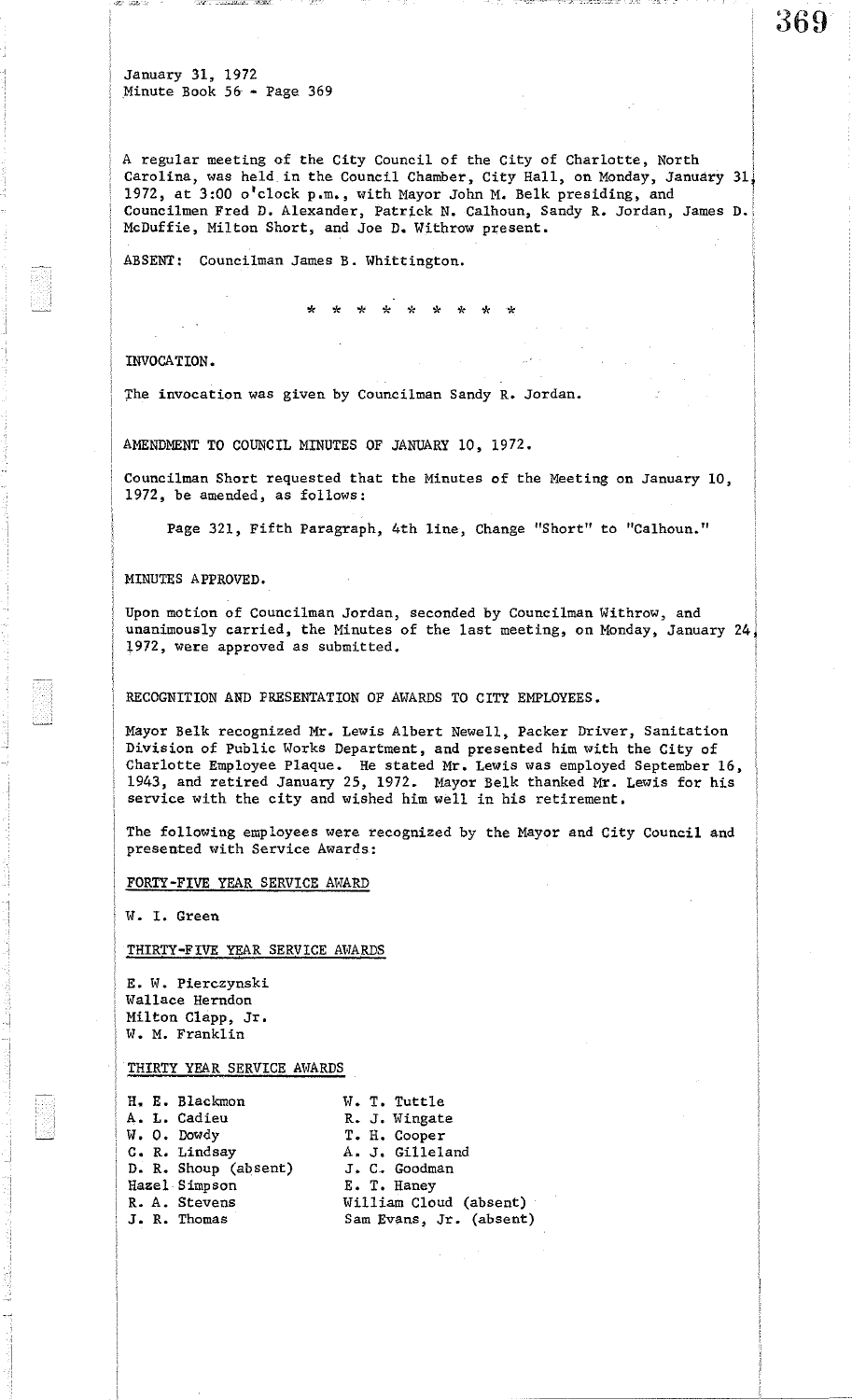#### TWENTY-FIVE YEAR SERVICE AWARDS

|  | J. H. Irvin                      | E. F. Fesperman   |
|--|----------------------------------|-------------------|
|  | W. M. King                       | T. E. Griffin     |
|  | R. C. Klutz (absent) J. E. Jones |                   |
|  | L. M. Russell                    | E. R. Wright      |
|  | W. R. Wright                     | Herman Mullis     |
|  | W. B. Roberts                    | Edgar Billingslea |
|  | C. E. Adams                      | J. W. Hinton      |
|  |                                  | C. L. Murphy      |

The following employees were recognized and presented with American Management Association Certificates for completion of the Supervisory **l-1anagement Course Management Principles;** 

~"-

-"--

| C. Y. Ross      |                                           |
|-----------------|-------------------------------------------|
| Paul W. Sherer  |                                           |
| Vernon Shuler   |                                           |
|                 |                                           |
| George J. Sugar |                                           |
|                 |                                           |
| Johnnie Wallace |                                           |
|                 | T. F. Simpson<br>Larry B. Thomas (absent) |

PETITION NO. 72-4 BY SOUTHERN BELL TELEPHONE AND TELEGRAPH COMPANY FOR A CHANGE IN ZONING OF A TRACT OF LAND ON THE NORTH SIDE OF OLD REID ROAD, BEGINNING AT THE REAR OF LOTS ON LINFORD DRIVE, AND EXTENDING EASTWARD TOWARDS PARK ROAD, DEFERRED ONE WEEK.

The subject petition was presented for Council consideration. Council was advised that the Planning Commission recommends the request for B-1 be denied, and that the entire tract be approved for 0-15 with the exception of a 75-foot wide strip on the west side which is at the rear of lots on Linford Drive, and a 75-foot strip on the north side, which two strips will remain as R··12.

Councilman Short stated he believes the plan of the Planning Commission is fair to the neighbors and will not be harmful to the neighborhood and makes it possible for the Telephone Company to do what they have to do.

Councillnan Short moved that the petition be approved as recommended by the Planning Commission. The motion was seconded by Councilman Calhoun.

Councilman McDuffie stated he has talked with a number of people in the area and has visited the area. That he would be reluctant to vote for **0-15 that would allow more than a switching station. The people who back** up to the property have already been there and expected to be next to residential property. That he is led to believe there is a possibility of some compromise that would be acceptable to the people who back up to the property.

Councilman McDuffie made a substitute motion to defer the matter for one week to give an opportunity to work out an agreement between the Telephone **Company and the residents. The motion was seconded by Councilman Withrow.** 

Councilman Short asked who would represent the residents? Councilman McDuffie replied there are two people in the audience, Dr. Golden and Mr. Steve Blackwell, who live in the immediate area; that he would leave it up to them to work it out, and then Council can make its own determination as to whether they do represent enough people to make a decision. That he is sympathetic to the Telephone Company, but is also sympathetic to the people who have built homes and then offices and apartments come in behind them without the people having an adequate chance to determine what is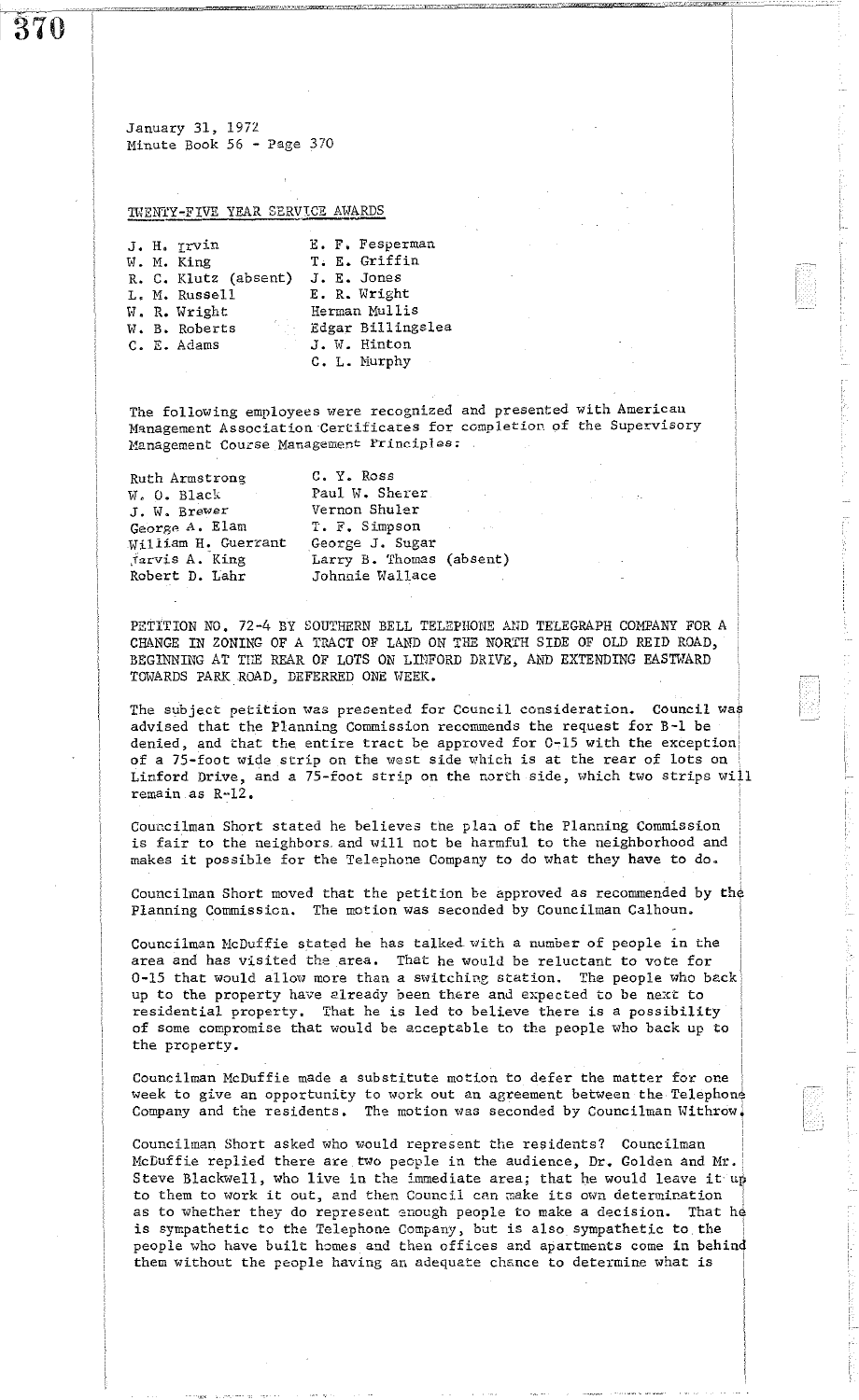371

january 31, 1972 Minute Book 56 - Page 371

going in the neighborhood. He stated he would be agreeable to the switching station but he is reluctant to put something there to allow this many vehicles. That he would hope they can work something out for the switching station and allow the offices to be located nearby.

 $\frac{1}{2}$  at the request of Mayor Belk, Mr. Fred Bryant of the Planning Staff explained  $\frac{1}{2}$ the recommendation of the Planning Commission. He stated the request was filed as a joint request to change part of the property to an office classification for the purpose of establishing a switching station on the property, and in addition a portion of the property was requested for B-1 classification which would permit a service center to be operated principally for the purpose of the installers who would work out of this site. He stated the Planning qommission recommendation was to not approve the B-1 portion and,therefore, no't permit the portion of the request pertaining to the service operation, but to approve the property for an office classification which would permit the switching facility. Mr. Bryant stated the recommendation is that at least  $75$  feet be left on the west side of the property, which is the side adjacent to the existing homes, and also 75 feet on the north side of the property which  $1s$  an area presently adjacent to vacant property. The reason for recommending that much in an office classification was not an intent to permit anything more than the exhange facility. After conversations with the Southern Bell people they indicated if only the exchange was going there they wanted to redesign in terms of the orientation of the building. Instead of running it so much parallel with Old Reid Road, they would extend it backward more perpendicular to Old Reid Road so when they added on to it in the future, they would add on to the rear rather than adding on to the side, and therefore making it more visible from the Old Reid section.

Mr. Steve Blackwell stated on the substitute motion by Councilman McDuffie there are three solid interests involved. First is Southern Bell, who needs a switching station; that they are awam of this and recognize it. Secondly, is the Church who finds themselves in the predicament of having to get rid of part of their property in order to build, and they are not opposed to that. Thirdly, are the adjoining property owners and the residents in the area, who are interested in what goes behind them. Mr. Blackwell stated realizing all these factors working together, the adjoining property owners, which represents one group, and the general neighborhood, which represents another group, have agreed to attempt to set down before next week, and work out some type of cpmpromise with Southern Bell and the church that would work to all their benefits. He stated they would attempt to work out something that would appear in the deed from the Church to Southern Bell to protect their neighborhpod.

Mr. Beverly Webb, Attorney for the petitioner, stated the switching facility is what they need, and that is what the land will be used for; they have had a number of suggestions in the past four or five days from the people in the area about how they want it restricted, and whether Southern Bell can live with any of these, they do not know at this time.

The vote was taken on the motion, and carried unanimously.

l<br>L NEw CHARTER RESOLUTION PROVIDING FOR THE CREATION OF COUNCIL OF GOVERN11ENTS, ADOPTED, AND RESOLUTION DESIGNATING THE CENTRALINA COUNCIL OF GOVERNMENTS AS THE "LEAD REGIONAL ORGANIZATION", ADOPTED.  $\Box$  .

Motion was made by Councilman Withrow, seconded by Councilman McDuffie and upanimously carried, adopting the New Charter Resolution providing for the Creation of Council of Governments, by incorporating the present charter, with the following amendments: ,

 $(1)$ Present 28 members to be Charter Members.

 $(2)$ Provide for affiliate memberships.

 $(3)$ Name of organization, changed to "Centralina."

The resolution is recorded in full in Resolutions Book 8, beginning at Page 40.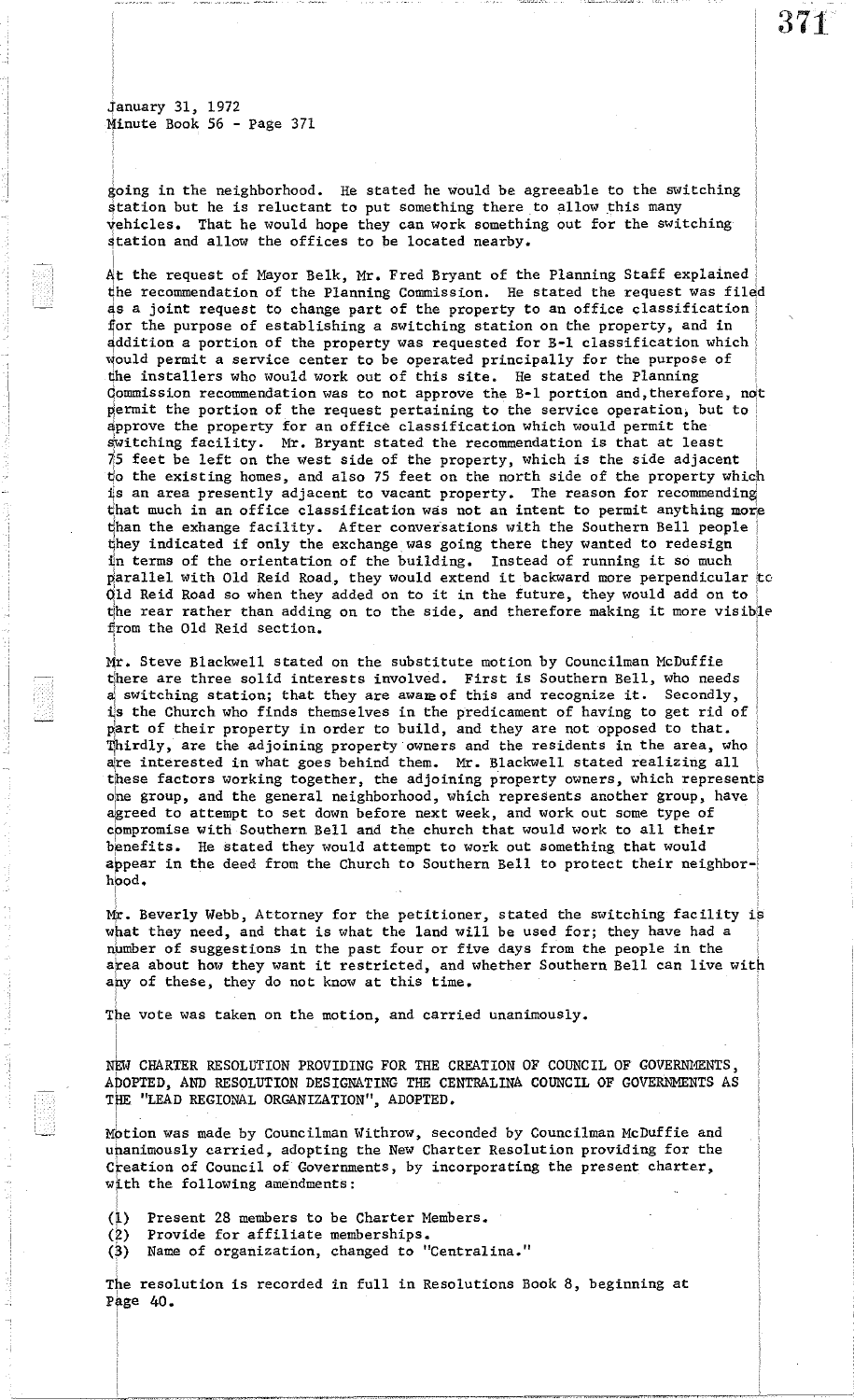**372** 

January 31, 1972 Minute Book 56 - Page 372

l<br>L  $\alpha$  Councilman Withrow moved adoption of a Resolution designating the Centralina Council of Governments as the "Lead Regional Organization." The motion was seconded by Councilman McDuffie, and carried unanimously.

The resolution is recorded in full in Resolutions Book 8, at Page 51.

CONSTRUCTION OF A PEDESTRIAN WALKWAY ACROSS THE UNOPENED PORTION OF WOODLEAF ROAD TO SERVE WINDSOR PARK ELEMENTARY SCHOOL, APPROVED.

Ccuucilman Alexander moved approval of the construction of a pedestrian walkway across the unopened portion of Woodleaf Road, between Gladstone Lane and Birchrest Drive, at an estimated cost of \$1,000, to serve Windsor Fark Elementary School. The motion was seconded by Councilman Jordan, and carried unanimously.

Councilman McDuffie stated this is the type of thing Council has been talking about as it relates to the Fairfax Apartments, and a number of areas where Mr. Bryant of the Planning Staff is working on recommendations. That it Mr. Bryant of the Planning Staff is working on recommendations. appears we will not be able to solve this type of problem if we do not get back to capital improvements. He stated Council needs to know how many of these places exist, and any of the provisions Council can improve so that children will be able to walk to and from school.

Mr. Hopson, Public Works Director, stated they are working with the Planning Staff on the report, and the report will be back to the City Manager shortly.

RESOLUTION APPROVING A MUNICIPAL AGREEMENT WITH THE STATE HIGHWAY COMMISSION FOR INSTALLATION OF A COORDINATED SIGNAL SYSTEM AT FIVE INTERSECTIONS.

**Upon motion of Councilman** Jo~dan, **seconded D-;Y' Councilman Withrow, and**  unanimously carried, the subject resolution was adopted approving a municipal. agreement with the State Highway Commission for the installation of a coordinated signal system at five intersections on East Independence Boulevard, from Westchester to Sharon Amity Road with all equipment to be furnished by the State Highway Commission at no cost to the City under the TOPICS Program.

The resolution is recorded in full in Resolutions Book 8, at Page 52.

COUNCILMAN ALEXANDER ABSTAINS FROM DISCUSSION AND VOTE ON GROUND TRANSPORTATION TO AND FROM DOUGLAS MUNICIPAL AIRPORT.

Councilman Alexander asked that the record show that he abstains from any discussion or vote on the matter of ground transportation to and from Douglas Municipal Airport.

AGREEMENT TO PROVIDE GROUND TRANSPORTATION TO AND FROM DOUGLAS MUNICIPAL AIRPORT, DEFERRED.

The extension of an agreement with the Yellow Cab Company for one year for ground transportation to and from Douglas Municipal Airport was presented for **Council consideration.** ;

Council was advised that notices were sent to eleven firms currently in the ground transportation field to bid on the airport ground transportation, and only two bids were received. (1) Yellow Cab Company and (2) Moore's Airport Limousine Service, Inc.

;

T

Mr. Robert Perry, Attorney for Mr. C. D. Spangler, Jr., stated Mr. Spangler might be the owner of a company called Hornet's Nest Transportation Company.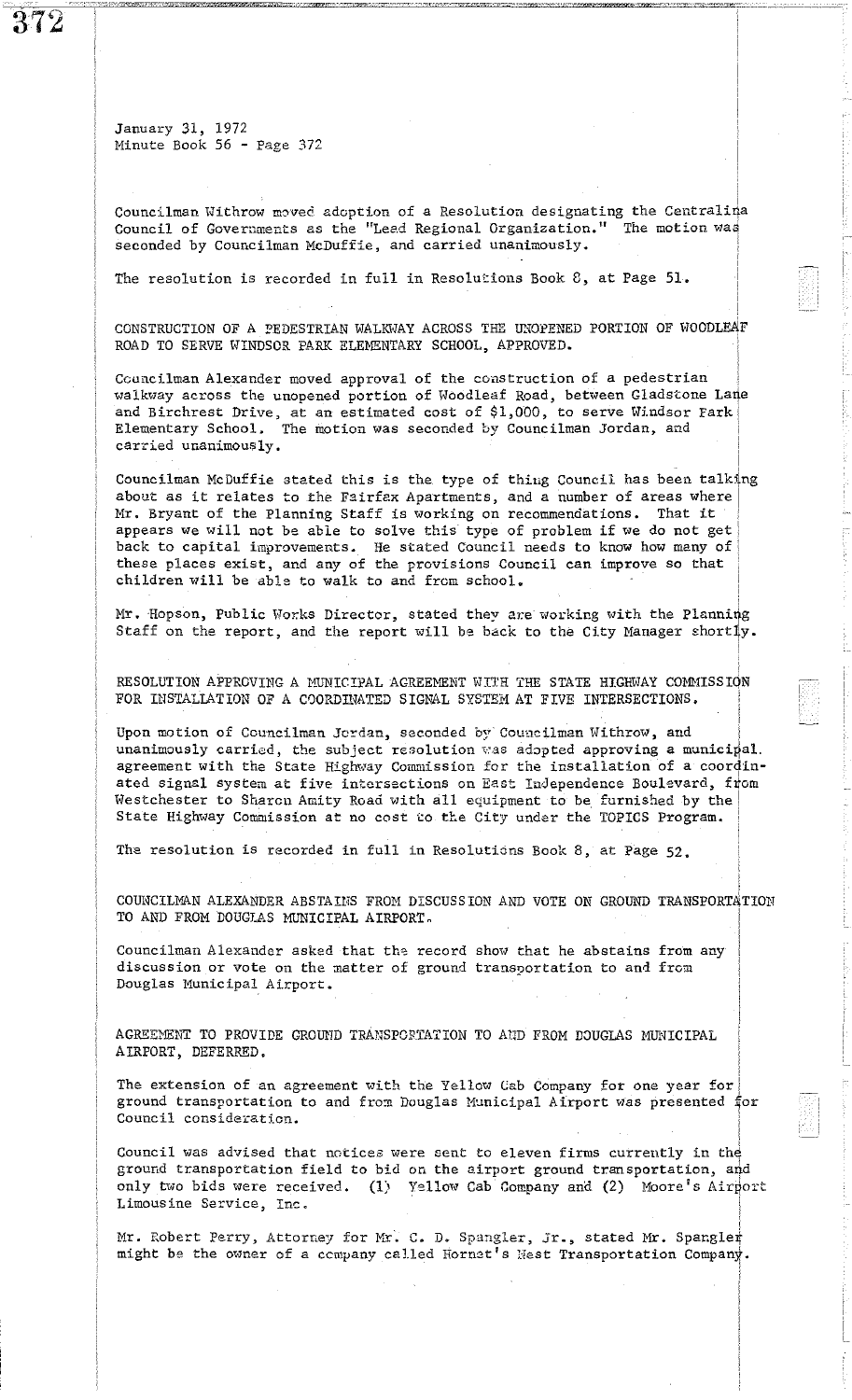I

I

He stated Mr. Spangler would propose that Council give him an opportunity to present an alternative proposal to the Yellow Cab proposal. Mr. Perry stated Mr. Birmingham, Airport Manager, has just told him that they had an opportunity ito do this in the past, but he cannot speak to that as he does not know what the circular said that was sent out by the Airport Manager. But in any case, iMr. Spangler will form, given the sanction of the Council, a transportation company which will run a limousine service out to the airport. That he will have two busses to pick up and discharge passengers to and from the downtown section and the airport. It will be on a schedule of once every half hour, and there will be a \$2.00 fee charge, leaving the metered part of the  $\vert$ business to Yellow Cab Company. Mr. Spangler would propose to pay the City  $|$ of Charlotte 10% of his gross revenues. There would be a minimum of three jstops in the uptown area. The stops would be subject to the negotiations between the City and the operator of the transportation company. The operation will be from 7 AM to 10:30 PM, and Mr. Spangler would ask for a five year franchise. He would hope to receive some area in the airport terminal itself for the purpose of advertising.

Mr. Perry stated it might be in the interest of the City that Mr. Spangler be given an opportunity to expand on the presentation in some way, and see if perhaps a division of the areas of responsibility might not be advantageous to the city.

iMr. Perry stated he asked Mr. Spangler why this presentation was being made Iso late and he' said he did not know it was coming up on the agenda until the last minute. He stated he understood that he was given an oppotunity to make a bid on a set of specifications that were completely unacceptable to him or to anyone else, and this can be shown by the fact that no one entered a b $\mathring{\mathbb{d}}$ d on those specifications. Mr. Perry stated this is all heresay as he has not read the specifications himself. That Mr. Spangler said it required a stop at SouthPark and would require about six or eight units of transportation as opposed to the two he expects to run, and it could not economically be done. Mr. Perry stated that Mr. Birmingham tells him an oppotunity was given in the past to submit an alternative to that where they did not have to subscribe to those specifications.

iMr. Birmingham, Airport Manager, stated in the specifications they tried to idraw what they felt was an optimum operation, and they did not get any bids on it. He stated they left a place in their for an alternate bid. This was advertised on December 17, and bids were taken on December 30, at which time they received only the two bids. They extended this on December 30 until January 12, at which time they sent Mr. Spangler an invitation to bid, and he did not pick up the specifications. Mr. Birmingham stated he can see several things wrong with limiting the service to downtown. This means that anyone who wants to go to any other area in the City would have to pay the taxi metered rate if they were going into any area except downtown. That he does not believe we want to do that now as all the people are not confined to the downtown area. There are people going to the Coliseum area, to some of the other motels on the fringe, and some going to the SouthPark area. He stated they feel they have looked at this from a real objective standpoint, and feel it is the best they can do under the present setup to provide the most optimum service to all the people.

IRe stated in the agreement they propose with Yellow Cab Company there is a 6d day termination clause if the city wants to initiate limousine service. Based on these facts, he suggested that Council go ahead with the agreement. That technically the contract with Yellow Cab expired January 1, but they asked them to extend it by letter until March 1, which they did. ,

Councilman McDuffie asked if they pursued the metered system which was. :mentioned? Mr. Birmingham replied they did and they feel it is coming as quickly as they can make arrangements. They feel they are constrained for space in the present terminal area. Also if they allow all cab companies to come through a gate at a metered rate, the present traffic is peaked to six different peaks a day which runs from 6:30 in the morning until about ill :30 at night. Councilman McDuffie stated he only had in mind a taxi gate 373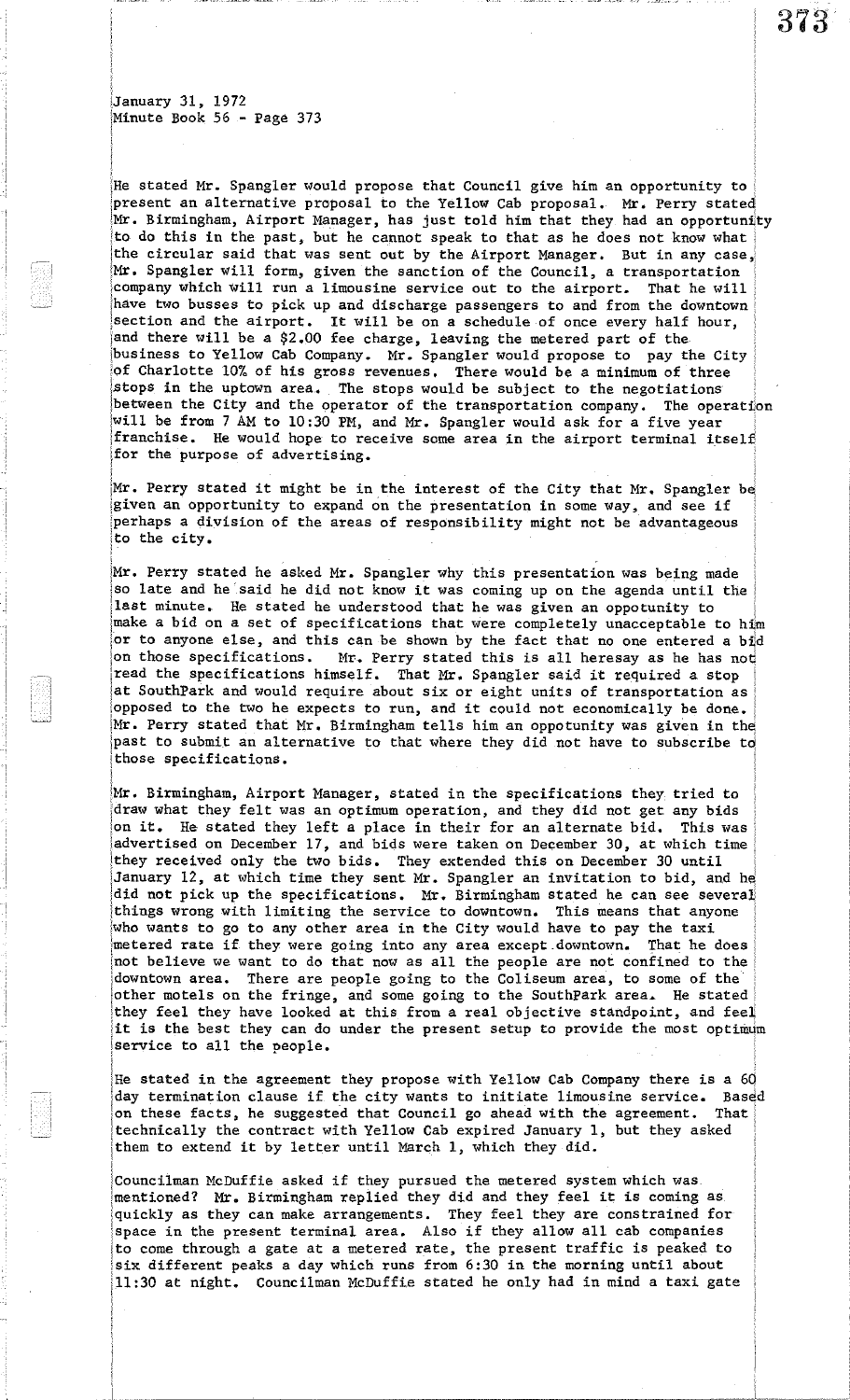for people leaving the airport; anyone can bring them to the airport and they<br>yould not go through the gate: but anyone leaving would ney the 25-cents. Mr. would not go through the gate; but anyone leaving would pay the 25-cents. Birmingham replied they feel if it is put on that basis and if you do not have an exclusive rate, that you do not guarantee yourself that these flights would be met; this puts the option to the taxicab company, or driver, who may **or may not come out at the appropriate time, and he may select his time to** ! come. Councilman McDuffie stated he would not object to giving this to Yellow Cab with the metered system which would eliminate the 5% gross because they pay as they go. Mr. Birmingham stated in the contract with Yellow Cab, they are proposing that sometime during the life of this contract during the next 12 months that the City come up with an enplane passenger rate and they pay the city so much on the enplane passenger. This would make the accounting very simple. Councilman McDuffie stated he would like to get down to the brass tacks of how much they are taking in. That 25 cent charged to the person using the taxi adding on to his  $52.50$  the city would get more.

Councilman Calhoun moved that C. D. Spangler be permitted to make a bid, in writing, and that this matter be deferred for one week or two weeks. The **motion was seconded by Councilman Short, and after discussion, the vote was <sup>i</sup> ;**  taken on the motion, and carried as follows:

YEAS: Councilmen Calhoun, Short, Jordan, McDuffie and Withrow. NAYS: None.

Councilman Alexander abstained from voting.

PROPERTY TRANSACTIONS AUTHORIZED.

Upon motion of Councilman Withrow, seconded by Councilman Calhoun, and **unanimously carried, authorizction was given for the acquisition of two 100:<sup>1</sup>** x 294' residential building lots in the Whippoorwill Hills Subdivision, . located 4,300 feet south of Airport Runway 18/36, at \$2,500 each, from Edgar B. Byrum.

RESOLUTION AUTHORIZING REFUND OF CERTAIN TAXES COLLECTED THROUGH CLERICAL ERROR AND ILLEGAL LEVY.

Councilman Jordan moved adoption of the subject resolution authorizing the refund of certain taxes in the total amount of  $$1,151.70$  which were levied and collected through clerical error and illegal levy. The motion was seconded by Councilman Calhoun, and carried unanimously.

The resolution is recorded in full in Resolutions Book 8, at Page 53.

CLAIM OF MRS. ISABELL MCGEE FOR LOSS OF ARTICLES OF CLOTHING, DENIED.

After discussion, Councilman Calhoun moved that the subject claim, in the amount of \$175.11, for loss of numerous articles of clothing, be denied as recommended by the City Attorney. The motion was seconded by Councilman Withrcw, and carried unanimously.

CITY MANAGER AUTHORIZED TO APPROVE OR DENY CLAIMS AGAINST THE CITY IN THE AMOUNT OF \$300 OR LESS.

Councilman Short moved that the City Manager be authorized to approve or depy **claims against the city involving \$300 or less. The motion was seconded by** Councilman Withrow.

After discussion, the vote was taken on the motion, and carried unanimously.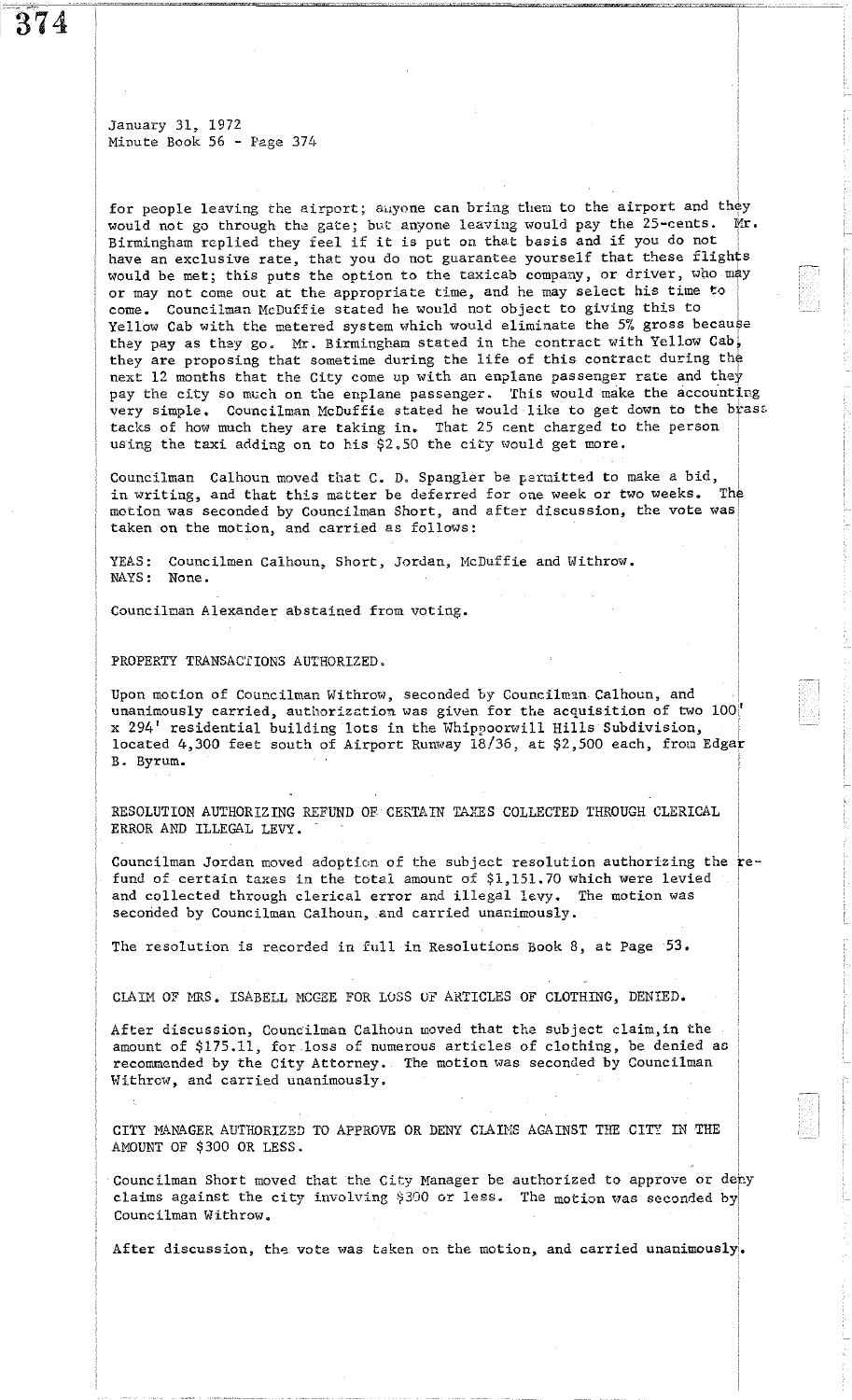i

iORDlNANCE NO. 367-X AMENDING ORDINANCE NO •. 190-X, THE 1971 MODEL CITIES IBUDGET ORDINANCE, REVISING APPROPRIATIONS TO MEET ACTUAL AND PROJECTED iEXPENDlTURES AND REVENUES, AND PROGRAMMING FUNDS FOR EIGHT NEW PROJECTS.

After explanation and discussion, Councilman Alexander moved adoption of the subject ordinance, which motion was seconded by Councilman Withrow, and carried unanimously.

The ordinance is recorded in full in Ordinance Book 18, beginning at Page 1468 •

RESOLUTION AUTHORIZING THE EXECUTION OF EIGHT ADDITIONAL MODEL CITIES CONTRACTS iWITH THIRD PARTY AGENCIES.

IMotion was made by Councilman Alexander, and seconded by Councilman Withrow, to adopt the subject resolution authorizing the execution of eight additional !Model Cities contracts with third party agencies, as follows:

- $(1)$ P.A.E.D. - Business Development Center Loan Fund - \$150,000
- $(2)$ Johnson C. Smith University - Music·Development Program - \$28,000
- $(3)$ Hornet's Nest Girl Scouts Council - Girl Scouts Program Equipment Supplement - \$1,831
- $(4)$ YMCA - Neighborhood Athletic Development - \$14,000
- (5) Mecklenburg County Scout Council Model Neighborhood Camp Site Development Project - \$35,673
- 1(6) Florence Crittendon Services, Inc., Teenage Parents Hospitalization Services - \$24,000
- $(7)$ Mecklenburg County Health Department, Sickle Cell Anemia Workshop - \$10,000
- 1(8) i Johnson C. Smith University - Helping Hand Program - \$50,000

In the discussion, Councilman Short asked how it happens that the budget for business development was so little used, and now they propose to use the [remainder of it in a great hurry? Mr. Wilson, Director of Model Cities, 'replied the revolving loan fund and the administrative costs were lumped intol lone account. That it makes more sense to take revolving loan accounts of lthis nature and set them aside and give them charters that will incorporate the use and intent of those funds in that charter in perpetuity. HUD has said it will not allow the release of these funds of \$150,000, or the \$200,000 that is yet carried over from the first year, until such time as the charter for both of these accounts has been approved separate from the administrative account which is now out of this \$150,000. The idea is to provide something that will live beyond the bounds of the program in terms of time, and to continue to do the things the program was originally intended to do. It will act as a bank after the funds have been requested and approved on each item that comes down. Mr. Wilson stated they simply cannot take and transfer that entire amount to that account even with the charter invoked. Still, we will have to approve every single request for loans against those respective accounts. The idea is to protect and to be able to account for every dollar that flows under these letters of credit to the federal government. Obviously if it is a loan, and those loan funds become repayable, they become repayable to that fund and what is done with them after it is paid back, aside from the need for the Council as the originator of those things having to go in and audit what they are doing, if we did not have a charter, we would not have any way of controlling what they did with those funds and in making sure they continued to do with that what was originally intended.

Councilman Alexander stated he sat with PAED in a Board Meeting, and he is not too sure that they are clear about what Mr. Wilson is saying. That he did not see where they are ready to progress to an operational point of view because of some of the things Mr. Wilson is saying. He stated he raises the question pf whether they are fully aware of all the things that are necessary to be

375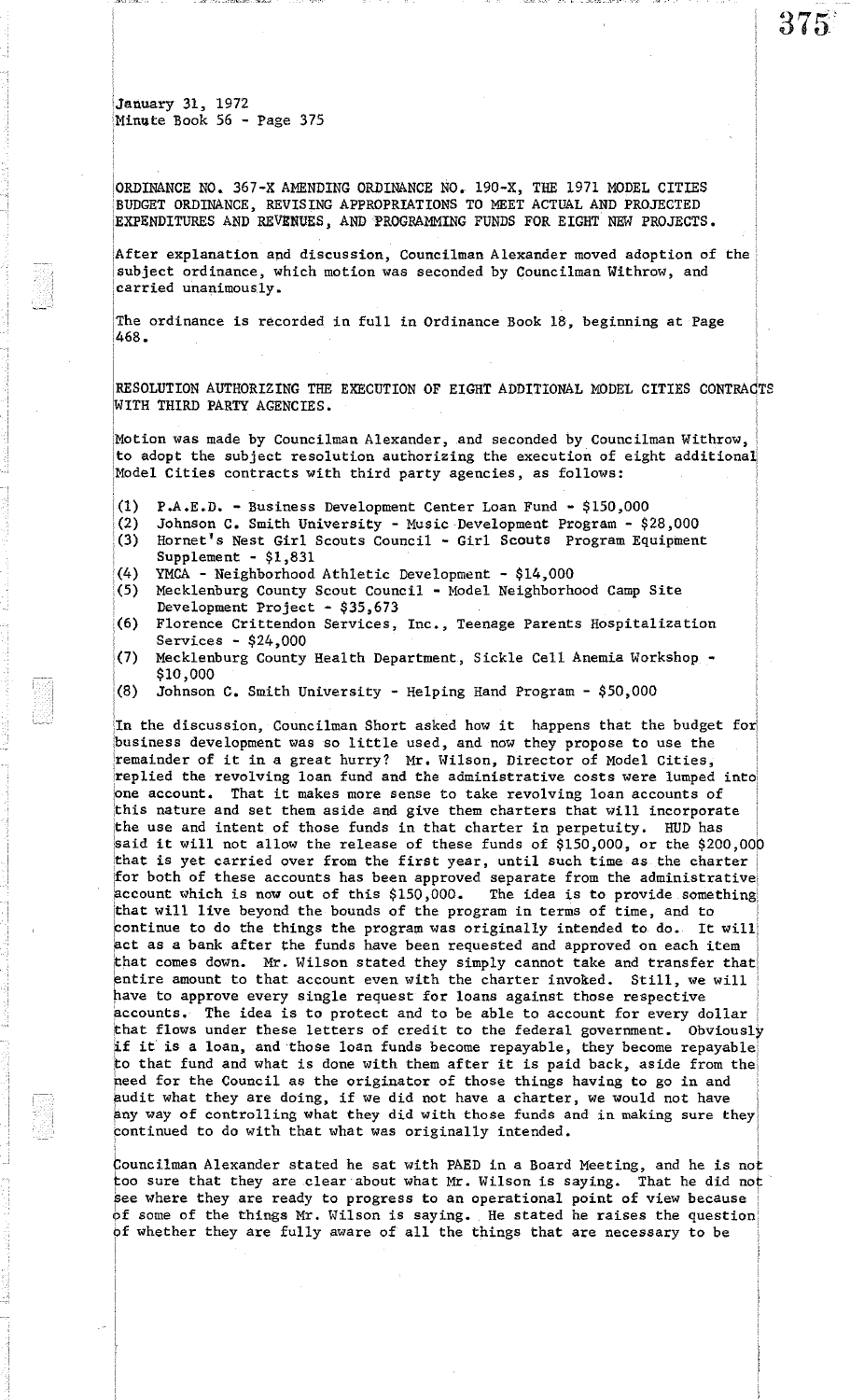**cleared up before they can move into the other agreements that will be** necessary in the operation of this organization as it is hoped to be developed. Mr. Wilson replied on the 7th of January, he took both draft copies of  $\mathtt{PAEP}$ and MOTION, Inc. proposed corporations to the loan fund accounts to Atlanta for review with Dr. Patterson who is in charge of this particular activity. Dr. Patterson had reviewed and noted certain items that he felt should be incorporated. That they came back with that information and on the 12th c'f January conducted a meeting with both parties and their respective staff and explained at length to them what needed to be incorporated in addition to what they had already proposed. That was almost 20 days ago. From that day to this, except for telephone communications and one side excursion in the case of PAED where someone decided to ask another lawyer whether or not they really needed to do this, and in his ignorance, he told them it was not necessary. Mr. Wilson stated how he could tell those people what was or was not necessary when the people who are holding the strings on the money are also lawyers and are interpreting the laws according to what the Congress and the guidelines have dictated, he does not know.

Mr. Wilson stated there is to be a meeting this afternoon with Mr. Henderson and the Model Cities staff and two or three other people. He stated he sent them another letter re-explaining the situation and telling them, in great detail, that they are not going to ever get a penny of this money until these charter requirements have been satisfied in terms of what HUD has said, and they will also have to satisfy the Council. That his memo went so far as to tell them quite clearly if something is not done in the very next few days they stand a very good change of having that particular fund de-allocated.

Councilman Calhoun asked for what purpose the loans are granted and what agency approves them? Mr. Wilson replied there is a structure that calls for a series of reviews, advisories and otherwise, prior to any approvals of any of the loans. Staff reviews the request for soundness. They must have approached the SBA and gotten their concurrents that although it cannot bel done within the jurisdiction of their restrictions that it is relatively sound. There is an advisory board with at least three bank representatives, one elected official on it, one non-model cities business resident, one CDA **representative, one PAED representative, one accountant and seven** neighbor~ood representatives, three or four of whom may be businessmen. This group acts **as an advisory board with respect to the raviewing and making recommendatibns**  to PAED that they should request through the Model Cities Department administration  $(x)$  amount of dollars in support of a particular loan. There are limits placed on the loans; these loans are not made in competition with either the SBA or the local banks, but they are higher risks than either of those would take. The assumption is because continual counseling service is provided and accounting service is provided that these people will survivel and these loands will be repaid.

Mr. Wilson stated the HUD official mentioned there should be some statement of **policy within this prepa:r.stion as \::0 whether or not they would 'take the** i equity position in any particular position they would develop. Their reaspn for that is fairly obvious in terms of an opportunity for them to participate in expanding the fund itself. If the company or agency wants it and will put it in their charter, HUD will permit this. HUD will also permit that there be in the charter the stipulation that states that on a non-profit basis they will begin to place themselves in a position that will allow them to continue the management cost of supporting this long term account in perpetuity

Councilman Alexander asked what is it that gats the situation balled up when it gets to the implementation stage where you cannot get off the ground?  $Mr.$ Wilson replied he hopes the meeting this afternoon with their lawyers and with the staff will resolve it once and for all, along with his admonishment that if they do not they will lose the funds. Councilman Alexander stated **it seems to him that too many outside forces become involved and here is** ! where the "messing up" begins. That we have to reach a stage where you take

37H

i i.

!<br>!<br>!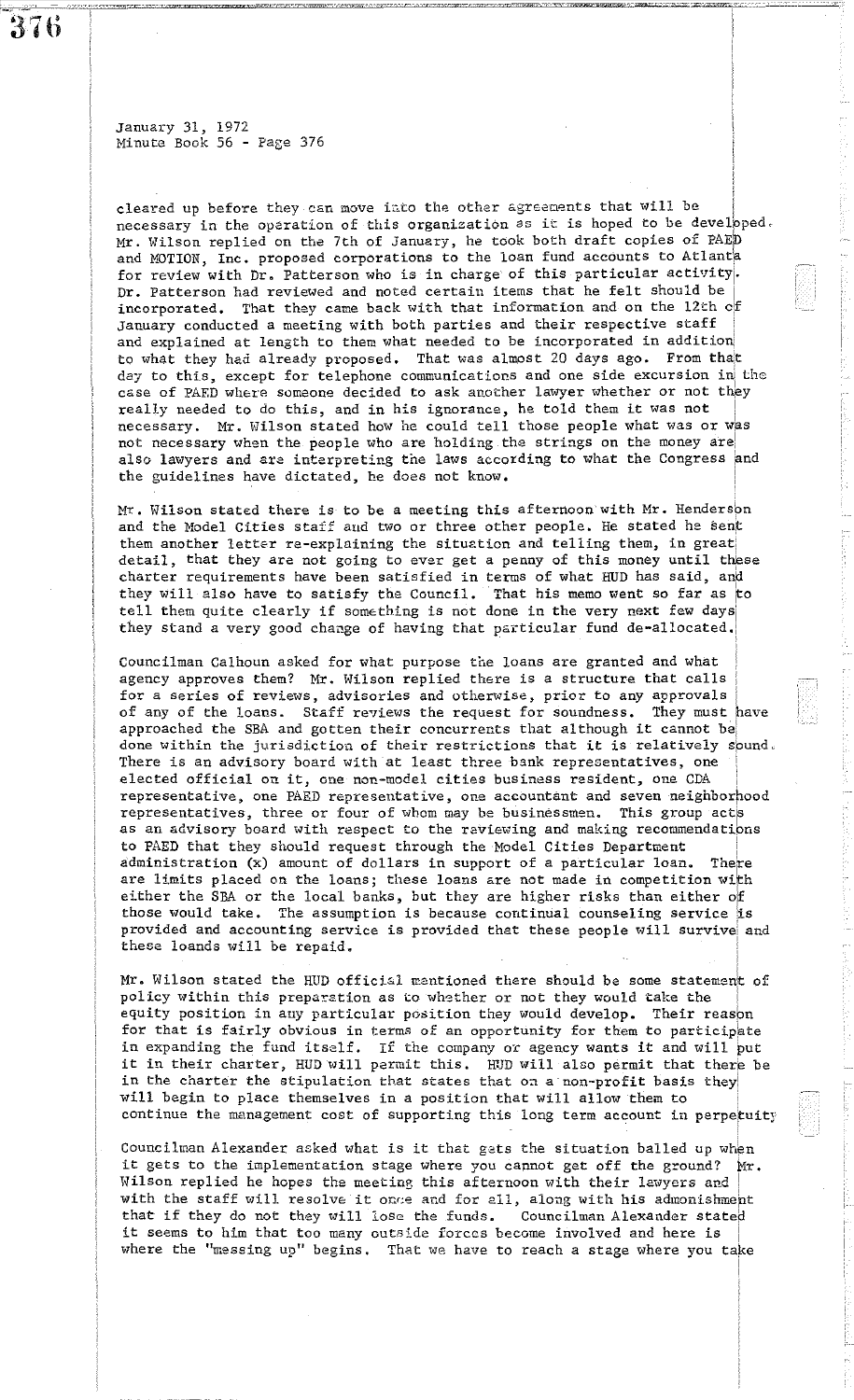I

!

! I

I

I

a group like thia and its funding comes through the Model Cities Program, and in this case PAED becomes the contracting agency for the business development program, that there has to be some way we can cut out the room for shenanigans with ideas that are contrary and irrevelant to what the program guidelines Icall for. Mr. Wilson replied, knowing what they call for, all he can do is to review and ask them to change and/or reject what they send up that does not meet the requirements. That he is not playing any games with these people, and unless they shape up in terms of playing the game according to the rules, then his next recommendation to Council will be to de-fund that program.

The vote was taken on the motion, and carried unanimously.

I The resolution is recorded in full in Resolutions Book 8, at Page  $54$ .

CONTRACT WITH EARL M. REDWINE AND ASSOCIATES FOR TECHNICAL AND PROFESSIONAL !SERVICES, APPROVED.

IUpon motion of Councilman Alexander, seconded by Councilman McDuffie and lunanimous1y carried, the subject contract was approved in the amount of \$5,000 for technical and professional services required in the planning and execution of the City's Comprehensive City Demonstration Program.

[QUESTION OF TRANSPORTATION BEING FURNISHED FOR MODEL CITIES RESIDENTS ATTENDING ADULT EDUCATION CLASSES.

Councilman Alexander stated he has received a folder of letters in reference to an adult education program but it mentions Model Cities and transportation !problems. He asked how much participation Model Cities is having in this adult education program? That it says something about transportation supposed to be furnished by Model Cities. Mr. Wilson replied if it is one Model Cities is sponsoring and is the one that Central Piedmont has previously Ibeen exercising in certain churches in the community which, for their own reasons decided they did not want to continue housing such programs, so other facilities were sought. Among those facilities is one of the local high schools. To the extent that will cause a transportation problem for some people, they will resolve it by providing them with transportation to the  $school.$  That is something that is currently in execution. Mr. Wilson stated they will beglad to investigate this and give Mr. Alexander a report if he will pass the information to them.

PROPERTY TRANSACTIONS AUTHORIZED.

|<br>Motion was made by Councilman Jordan, seconded by Councilman Withrow, and fnanimously carried, approving the following property transactions:

- i<br>.<br>. (a) Acquisition of  $11.32'$  x  $161.44'$  x  $70.77'$  x  $73.99'$  x  $155.53'$  of easement :<br>:<br>:<br>: at 2626 Milhaven Lane, from the Charlotte-Mecklenburg Board of Education, at \$233.00, for Interstate-77 sanitary sewer relocation.
- |<br>|<br>!  $(b)$ I Acquisition of 7.50' x 9.04' of easement at Rt. 11, Box 134N, Juniper Drive, from Elizabeth Francis Collier and Marvin *G.,* at \$75.00, for Interstate-77 sanitary sewer relocation.
- (c) Acquisition of  $12.54' \times 32.83' \times 2.68' \times 34.50' \times 2.29'$  of easement at Rt. 11, Box 246, Boulder Lane, from C. Harry Black and Wife, at \$100.00, for Interstate-77 sanitary sewer relocation.
- (d) Acquisition of  $20' \times 135.26'$  of easement at 606 Dewolfe Street, from Nannie Helen Greene (single), at \$135.00, for Parkway Avenue Trunk sanitary sewer construction.

377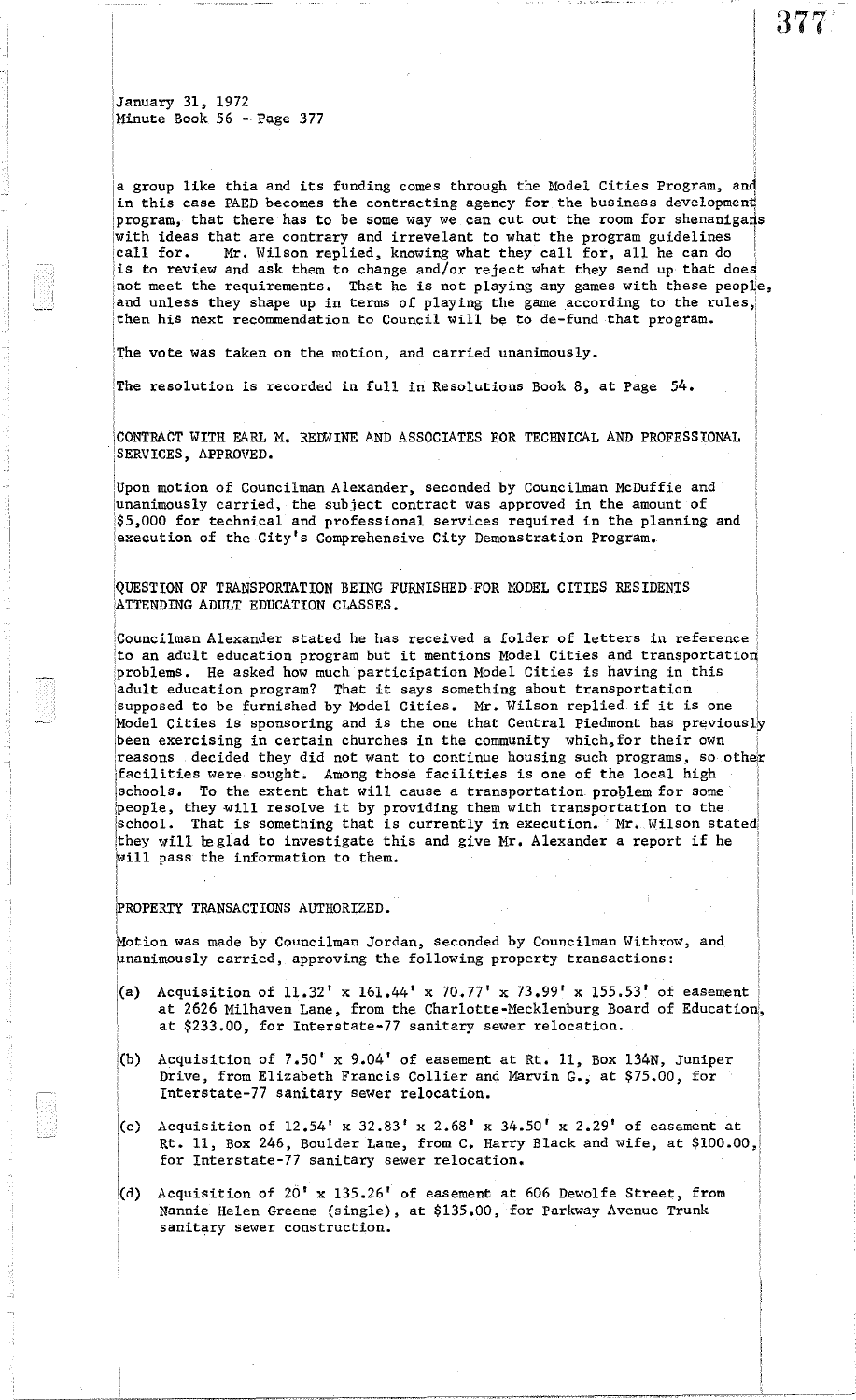**37H** 

January 31, 1972 Minute Book 56 - Page 378

- (e) Acquisition of 20' x 173.54' of easement at 3946 Barlow Road, from Thbmas L. Carrick, Jr., and wife, Jean Coll, at \$174.00, for Parkway Avenue trunk sanitary sewer construction.
- (f) Acquisition of  $20' \times 122.91'$  of easement at 4015 Barlow Road, from John Levi Bailey and wife, Betty M. Bailey, at \$125.00, for Parkway Avenue trunk sanitary sewer construction.
- (g) Acquisition of 25' x 117.98' of easement at 2911 Monroe Road, from D. L. Phillips Investment Builders, Inc., at \$300.00, for Upper Brian **Creek Interceptor sanitary sewer construction.**
- (h) Acquisition of 25' x 1,475.82' of easement at  $15'$  x 369.08' of easement at 127 Moncure Drive, from Holly Development Corporation, at \$1.00, for Lower Briar Creek Interceptor sanitary sewer construction.

SALE OF CITY OWNED PROPERTY AT 600 SOUTH MINT STREET, DEFERRED, AND CITY MANAGER TO DECIDE WHEN TO PLACE IT BACK ON THE AGENDA.

Councilman McDuffie moved approval of the sale of city-owned property at 600 South Mint Street to Mr. Hugh Martin Efird, the· high bidder, in the amount of \$30,080.00. The motion was seconded by Councilman Calhoun.

Councilman Short stated when this matter came up about 8 or 10 months ago he thought the city was disposing of a remnant where the city had purchased a larger lot end did not need all of it for the roadbed. That he did not realize the effect of what Council was doing was blocking off Stonewall Street from Graham Street. It seems that this is a rather basic linkup between Independence Boulevard and in effect Statesville Avenue, Derita and sofonth which is Graham Street. Ĭ.

I Mr. Hopson, Public Works Director, stated he had the same feeling and he went up and looked at the situation. That it is utterly impossible to ever do this without millions cf dollars. There are several railroads involved and there is a topography problem. It looks good on the map, but when you look at it in the field it will not come to pass with all our other needs and highways. That this is about twice the appraisal value.

**Councilman Short stated he noticed that this 'street 40es go across a main** i line railroad track, but the one that is being left open goes across eleven railroad tracks, but the bid that is being itle open goes delobs eleven<br>railroad tracks, and that is Second Street. Between the two, it seems better to close Second Street and leave this one open.

Mr. Bobo, Assistant City Manager, atated this right of way was bought for the opening of Stonewall Street before the Thoroughfare Plan was developed. **When this plan was developed it was decided that a better plan would be to** open Third and Fourth Streets as pairs rather than Stonewall Street. That the Stonewall Street opening has been abandoned. In the meantime the crossline railroad has been brought into play and the tracks elevated to have an underpass at Trade Street. The plan to extend Stonewall Street is obsolete.

Councilman Short stated one of the basic questions he has if someone was traveling south on Graham Street, how could he get on the Independence Expressway? Mr. Bcbo replied you could not get on from a Stonewall Street egress either. But Mr. Travers, in the Ponte Wolfe Plan, stressed a need for a connection either at Poplar Street or Church Street to the expressway.

 $\mathbb{E}$ 

 $\begin{array}{c}\n\overline{11}\n\overline{11}\n\end{array}$ 

After further discussion, Councilman Short made a substitute motion to defer the matter until the City Manager decides to place it back on the agenda. The motion was seconded by Councilman Withrow, and carried unanimously.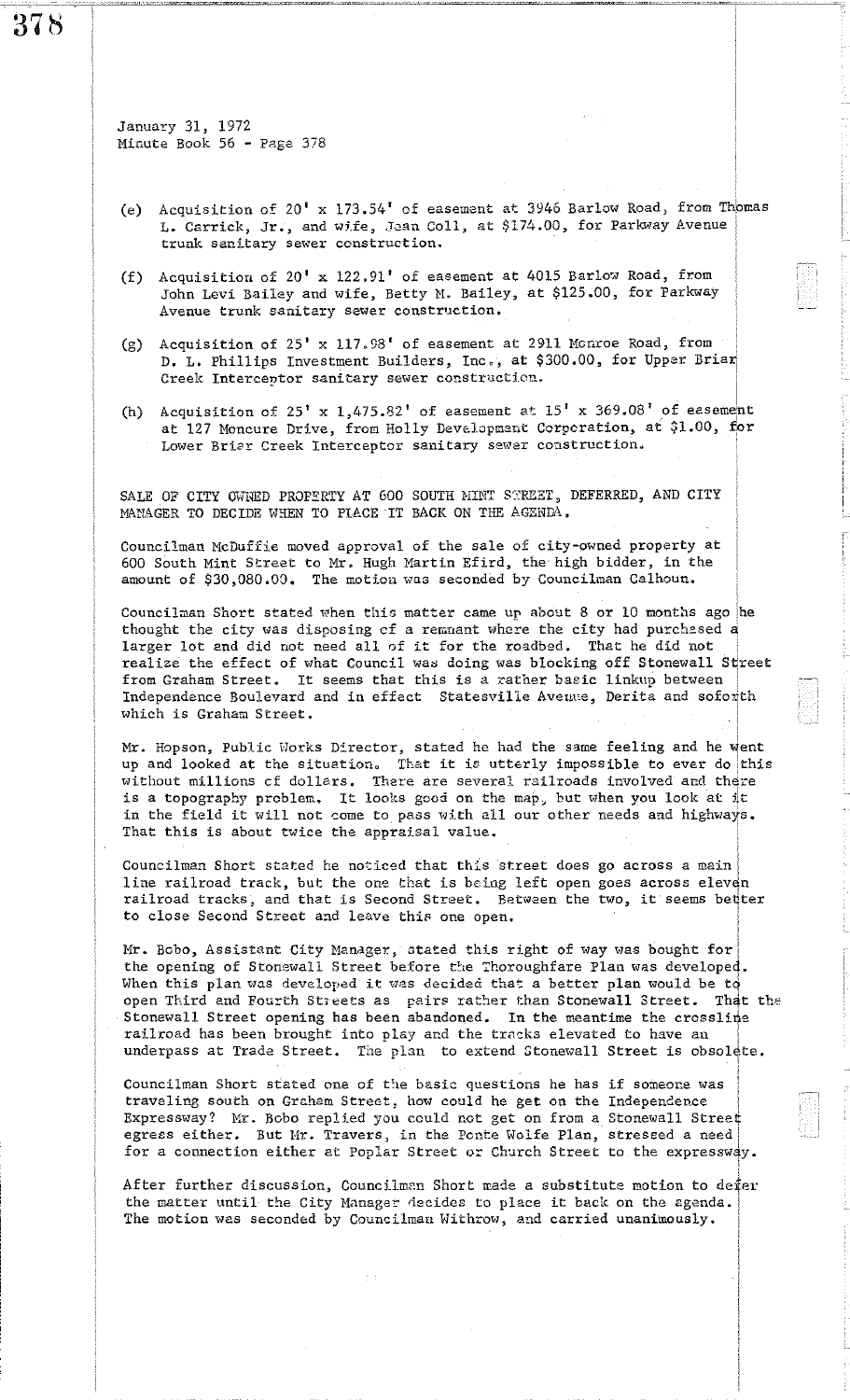37B

January 31, 1972 Minute Book 56 - Page 379

#### COUNCILMAN JORDAN LEAVES MEETING.

Councilman Jordan left the meeting at this time, and was absent for the remainder of the Session.

## CITY. OWNED PROPERTY AUTHORIZED ADVERTISED FOR SALE AT PUBLIC AUCTION.

Upon motion of Councilman Short, seconded by Councilman Calhoun, and unanimously carried, property at 717-721 Wesley Drive, was authorized advertised and offered for sale at public auction.

# TRANSFER OF CEMETERY LOTS, AUTHORIZED.

Motion was made by Councilman Withrow, seconded by Councilman Short, and unanimously carried, authorizing the Mayor and City Clerk to execute deeds for the transfer of cemetery lots, as follows:

- (a) Deed with Frances Smith Purcell for Graves No. 1 and 2, in Lot No. 810, Section 6, Evergreen Cemetery, at \$160.00.
- (b) Deed with Thompson Watson MacDonald for Graves No. 3 and 4, in Lot No. 908, Section 6, Evergreen Cemetery, at \$160.00.
- $(c)$ Deed with Richard Culp, for Graves No. 1 and 2, in Lot No. 46, Section 8, Oaklawn Cemetery, at \$160.00.
- $(d)$ Deed with Willie E. Oliphant and wife, Mrs. Constance Oliphant, for Lot No. 143, Section 8, Oaklawn Cemetery, at \$320.00.

### SPECIAL OFFICER PERMITS APPROVED.

!

Councilman McDuffie moved approval of the issuance of Special Officer Permits for a period of one year each to the following applicants, approved by the Police Department. The motion was seconded by Councilman Withrow, and carried unanimously.

- (a) Issuance of permit to Leonard Wilson Hedrick, for use on the premises of Central Piedmont Community College.
- $(b)$ Issuance of permit to Tyrone Stanley Freeman, for use on the premises of Central Piedmont Community College.
- $(c)$ i Renewal of permit to Woodrow Freeman, for USe on the premises of Charlotte Park & Recreation Commission.

COUNCIL ADVISED THAT COUNCILMAN WHITTINGTON HAS RETURNED HOME FROM HOSPITAL AND IS RECEIVING FRIENDS AND TELEPHONE CALLS.

The City Manager advised if everything went according to schedule, Councilman Whittington returned home today and is receiving friends and telephone calls.

[COUNCIL MEETING FOR FEBRUARY 21 DISPENSED WITH AND MEETING SCHEDULED FOR \TUESDAY, FEBRUARY 22, 1972.

:Councilman Short moved that the Council Meeting scheduled for Monday, !February 21 be dispensed with and the Council Meeting be set for Tuesday. ~ebruary 22, 1972, as Monday, the 21st, is a legal holiday for City Ha11. The motion was seconded by Councilman Withrow, and carried unanimously.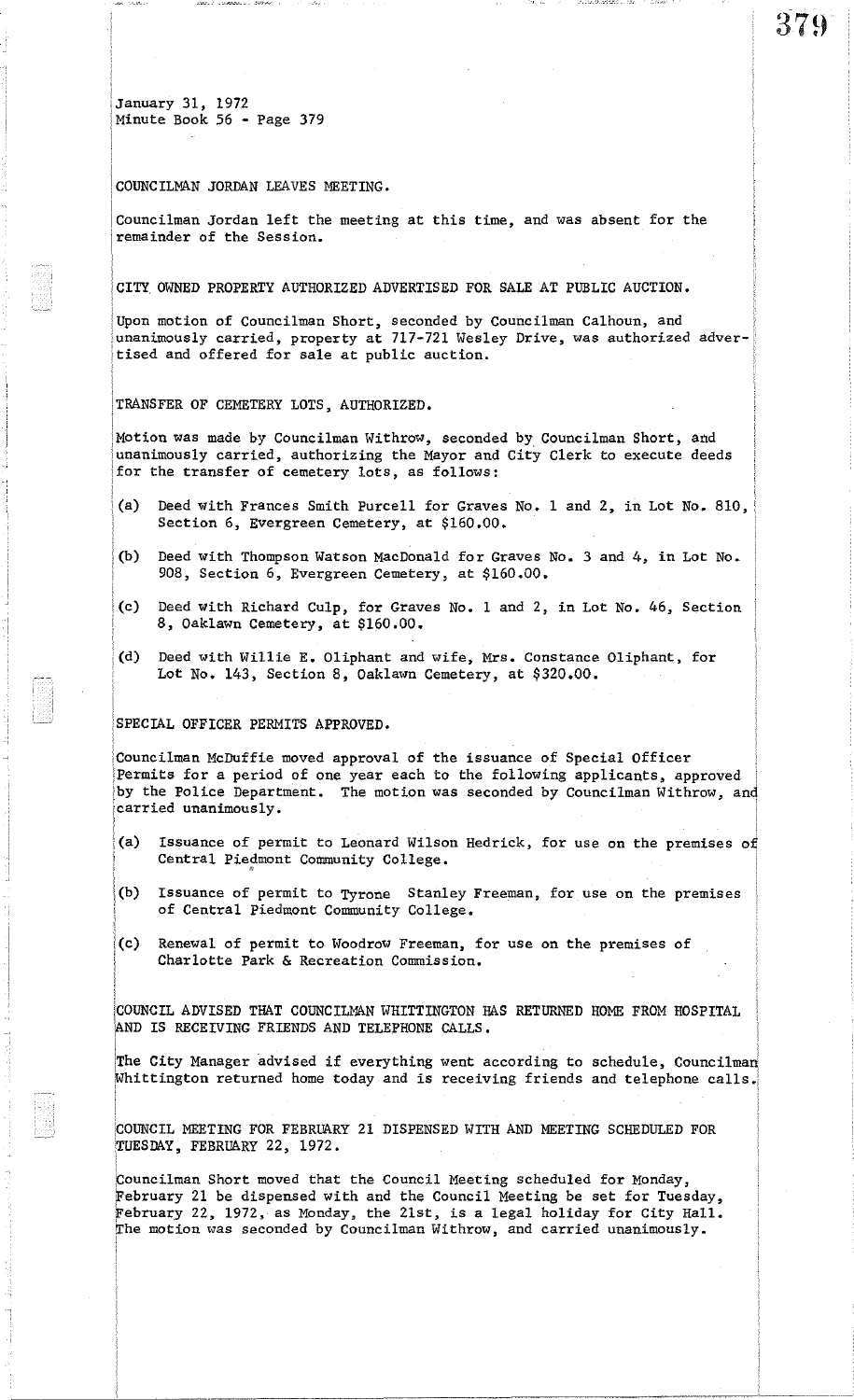REPORT REQUESTED ON OPENING UP OF NEW ROAD TO DOUBLE OAKS SCHOOL FROM STATESVILLE AVENUE.

Councilman Alexander asked the Public Works Director if there is any activity being generated about opening up a road to Double Oaks School from Statesville Avenue? Mr. Hopson replied he is not familiar with the problem, but he will give Council a report on it.

MAYOR LEAVES MEETING AND MAYOR PRO TEM PRESIDES.

Mayor Belk left the meeting during the following discussion, and Mayor pro tem Alexander presided for the remainder of the Session.

SUGGESTION THAT EXPERT BE EMPLOYED TO HAVE RESPONSIBILITY FOR PULLING TOCETHER ALL THE PIANS FOR DOWNTOWN AND COMMUNITY AS A WHOLE. ,,,,,,,,,,,

Councilman Alexander stated recently Council has been dealing in much uptown activity. That many plans have been proposed and studied. The City's road program is a part of the tctal community development. He stated he sits in Council and sees that the workload of the City Manager is added to swiftly.

Councilman Alexander stated he feels it is necessary to consider doing  $\left| \text{in} \right|$ Charlotte what was done in San Francisco, and that is employ an expert who can have the responsibility of keeping up with and putting together all these various plans and giving directions as to which way we should go in all the plans of the community and uptown development.

He stated this is what the late Mr. Justin Herman did in San Francisco, and this was the key to how they were able to begin a development program that everyone talks about and tries to pattern after. He stated we need to give **some discussions to a similar** consideration~ **That he cannot see how we are**  going to be as successful as we should be with what we are doing now and not bog it up for someone five or ten years from now unless this is done.

.<br>Councilman Alexander stated the position of Mayor is a part-time responsipility yet the Mayor gives a major portion of his time here at City Hall. He does not have the time to do everything that should be done in putting these things together and keeping up with them.

He stated he would like to get this on the Council agenda for discussion and to get the pertinent facts as to whether or not such an idea is worthwhile in light of the development planned. He asked that Council consider this and ask the City Manager to begin immediately to put together some facts that will lead toward some discussion as to whether or not we have reached the stage where this should be considered.

Councilman Calhoun replied the idea is a good one. In his opinion we already have provisions for that sort of jcb. What Mr. Alexander is talking about definitely belongs under the planning function. Council has already talked about needing three other planners to handle the workload. That this should come under the Planning Director.

.<br>Councilman Alexander stated if it is to come under the Planning Department, or if it is a part of urban renewal responsibility, or whatever it is, he thinks we are losing time and dollars and balling up the planning if this is not begun immediately.

He stated some strong discussions are needed to see if it really does belong under the planning department or if it needs to be done somewhere else. He stated this is all important, and we are spinning our wheels unless we begin now and get going on something like this.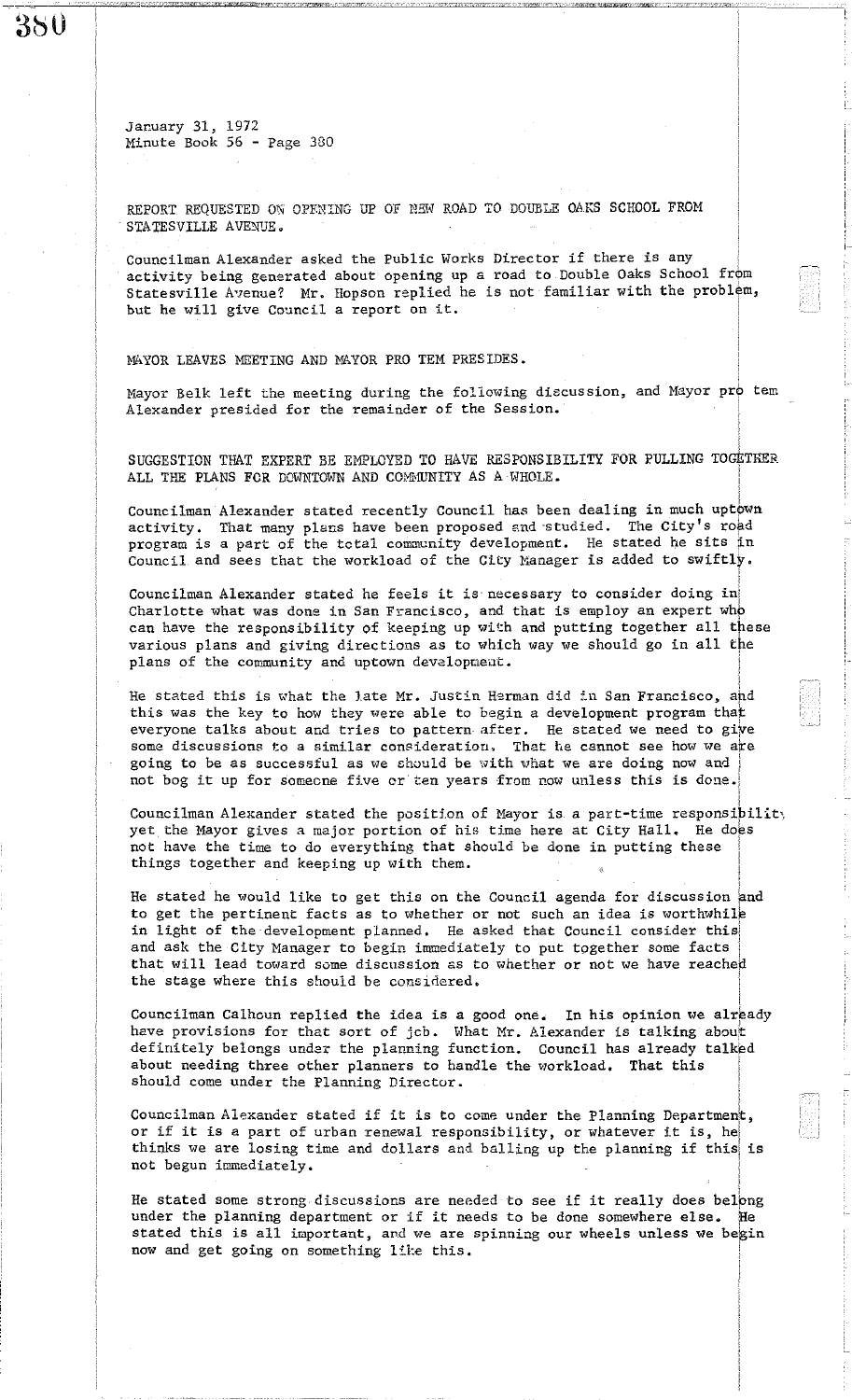Councilman Calhoun stated this is all part of the planning function and with an agressive planning department it will be handled properly. That he is not sure the Department has the staff to cover all the various responsibilities, but this is where the responsibility lies.

Councilman Alexander stated Council has asked for a new zoning consideration, and other things which will have to come from the Planning Department. All of this is needed now, Decisions are being put off that need decisions now.

Mr. Bobo, Assistant City Manager, stated such discussion is going on and a plan is being developed for Council's consideration in the next few weeks. Just this week a meeting was held with the Public Works Director, the Redevelopment Commission Director and a representative from the Ponte-Wolfe plan, and the Planning Director to discuss this problem. They hope to have a plan ready for the City Manager's consideration very shortly, which if he agrees, will be brought to Council.

(MAYOR BELK LEAVES MEETING AT THIS TIME.)

;

I ;

Councilman Withrow stated when he returned from Europe he asked that three additional men be employed in the Planning Department. That he went to the Chamber of Commerce and asked them, and the Chamber of Commerce made their study from his recommendation.

IMr. Bobo stated they have a recommendation now from the Planning Director which is being studied about the three positions. Also, there is a recommendation coming on the various other activities such as the Ponte-Wolfe Plan for downtown. plan ready for the City Manager's consideration very shortly, which if he<br>agrees, will be brought to Council.<br>(MAYOR BELK LEAVES MEETING AT THIS TIME.)<br>Councilman Withrow stated when he returned from Europe he asked that t

i<br>İ Mayor pro tem Alexander stated the man he is talking about is stronger than any of the three men who have been requested for the Planning Staff. That he is not talking about the three additional planners that are necessary now. That he is saying we need a "Justin Herman."

!Councilman Short stated this might be implemented in two ways. One would be the in-house method. That would be an individual designated at a level lapproximately on par with Fred Bryant, who is director of current planning; there might be a director of downtown planning. It would be a very high position in the planning structure. Another means might be the employed outside expert. This was a part of the thinking at the time the Ponte-Travers,<br>Wolfe team was brought in. Ihey have run through the allocation of funds They have run through the allocation of funds made for their services, but it was invisioned at that time, and by Mr. McIntyre, that at least one of the gentlemen might be on hand and on call permanently as an outside expert who would advise, recommend and coordinate things in the downtown area. That "Justin Herman" would be an asset to any city.

SUGGESTED ALTERATIONS IN PLANS FOR WIDENING AND IMPROVING OF SHARON ROAD REQUESTED INVESTIGATED BY APPROPRIATE CITY DEPARTMENT.

iCouncilman Short stated in the capital improvements program for 1972-73, which is not very far away, there is an item he thinks is incorrectly planned. He passed around a copy of Page 19 of the capital improvement budget which shows the item he is talking about.

He stated he is referring to the widening and improving of Sharon Road, from Queens Road to Harris Road. The heavy line is the plan now to be used, and ithis will greatly harm many homes along there which are fine, expensive but somewhat older homes, and in many instances, they are built too close to the street. There are  $64$  homes along the area he is talking about. These homes  $\,$  will be harmed materially by the widening plan the capital improvement budget  $\,$ shows. In addition a great many trees would have to be cut down.

3Hl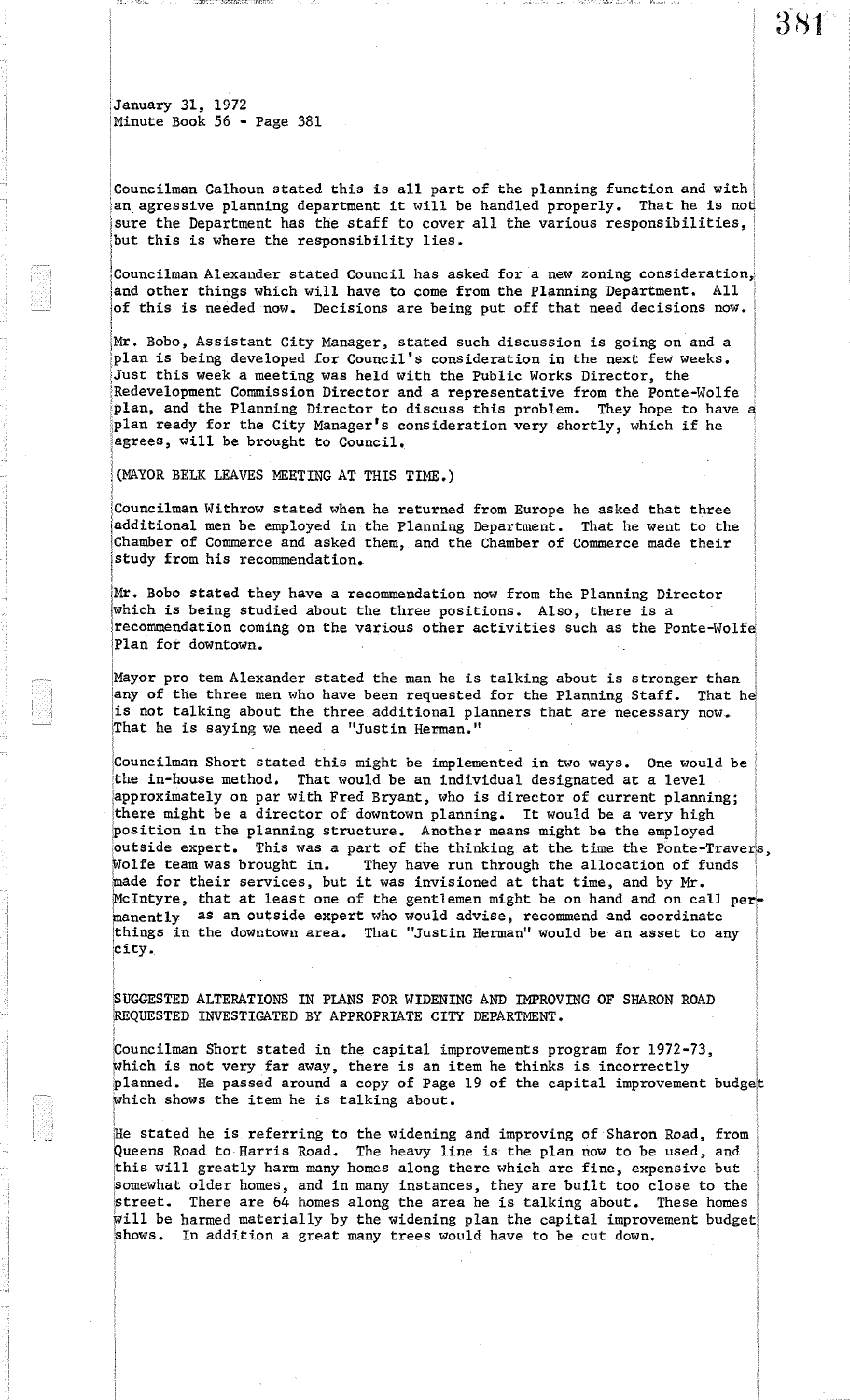**38:;'** 

January 31, 1972 Minute Book 56 - Page 382

**Councilman Short stated he is suggesting that the alternate line shown be** I investigated. That the roadbed is already there. It obviously had been the intention of the original developers of Myers Park to run this street the ways he has indicated with the dotted line. That it is the best way and ' will save harm to those 64 homes. This street would run behind some of the homes instead of in front of them. I

Councilman Short moved that Council ask the Traffic Engineering Department or the appropriate individuals in the city establishment to examine into this and report back to Council as it is on the capital improvement budget for handling soon. The motion was seconded by Councilman Calhoun. '

Councilman Calhoun stated if this was done for nothing more than from the standpoint of adequate engineering, it would be worth looking into. The widening, as it now stands, is a winding road and is dangerous and does not lend itself to this.

The vote was taken on the motion and carried unanimously.

COUNCIL REQUESTED TO CONSIDER SUGGESTIONS FOR CENTRAL AVENUE EXTENSION INTO HAWTHORNE LANE AND HAWTHORNE LANE INTO PLAZA ROAD.

Councilman Short passed out a xerox copy of the Capital Improvement Program and asked Council to think about his suggestion.

He stated this shows an extension of Central Avenue on into Hawthorne and the extension of Hawthorne on into Plaza Road. In recent years, we have been talking about circumference type roads, but it seems to him without too much doing, we could create a very fine radial type road that would lead into northeastern Charlotte. He stated he has been concerned about the difficullty of getting into that area for a long time. Those people out the Plaza way have to come into Charlotte by roads that are not direct and require several left turns. There are thousands of people living out the Plaza.

Councilman Short stated the little additional road work he suggests with the two dotted lines will just bring the Plaza Road right directly into the new expressway loop, and at a very advantageous place at the big interchange. | He stated this will require knocking out some things. Overall he thinks it would be a very advantageous thing.

Councilman Short stated this would carry Central Avenue into Hawthorne Lane approximately at the railroad tracks. He is basically saying that Plaza Road, Hawthorne Lane and Central Avenue are all really one street if they are just joined together. It takes two little additional pieces of construction to' do **it.** 

REQUEST THAT PERSONS PRESENTING PARKING PROPOSAL TO CENTRAL CHARLOTTE ASSOCIATION LAST WEEK BE INVITED TO BRING THE PROPOSAL TO COUNCIL AT A CONFERENCE SESSION.

Councilman Short stated it would be a good idea if Council invited Mr. Jim Hunter, Mr. Leroy Robinson and Mr. Marion Ellis to come to Council and discuss the parking proposal made last week at the Central Charlotte Association banquet. This is something Council owes not only them but thel city. This is a very serious consideration. He suggested that Council consider inviting them to a conference session to go into this further to see what Council can do and to see if Council wants to do anything further to implement this proposal.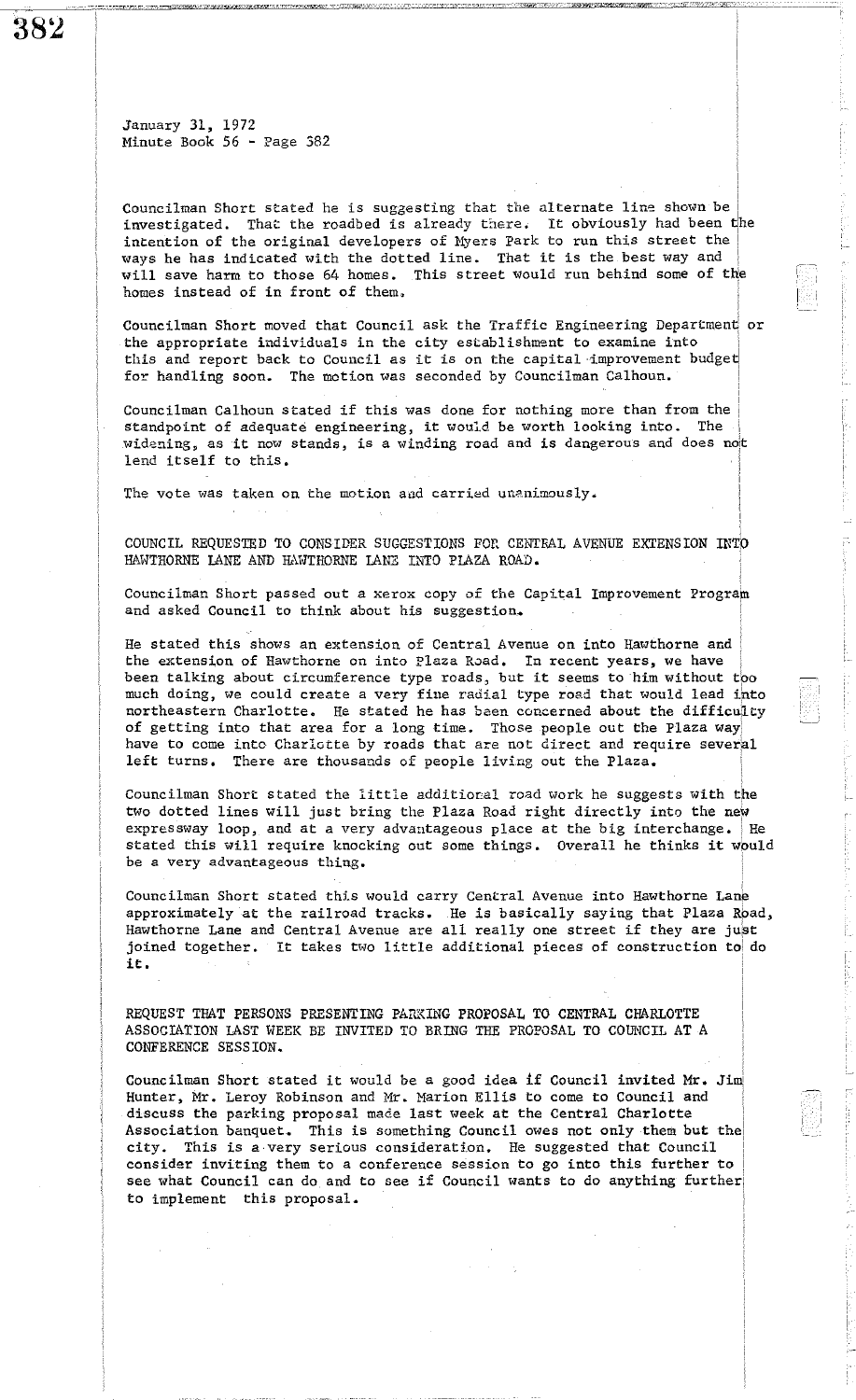383

**图 化反应性** 

[January 31, 1972 IMinute Book 56 - Page 383

1

lREQUEST THAT BACKLOG OF ITEMS BE BROUGHT TO COUNCIL FOR CONSIDERATION.

Councilman Withrow stated time and time again each Councilman has asked for certain things to be done. That there must be a backlog of information the Councilmembers have lost. He asked if there is any way to go back and pick up the backlogs and get them on the agenda and clear them off.

The City Manager stated he very meticulously records everything Councilmembers request at a meeting. That a record is kept of the request and what has been done with the request. Mr. Burkhalter stated he will go back and check and see what items have been requested and been brought to Council's attention and no action taken. The items Councilmembers have suggested and that can be handled administratively are handled in that way.

Councilman Calhoun stated this all goes back to what he suggested several weeks ago. There are items on the agenda now that should be handled administratively and there are others that probably need to be on the agenda and are waiting because they were asked for by a Councilman and no action has been taken. That the agenda needs to be looked at a little more carefully, and eliminate what we can and put on there the other items which are backlogged.

Mr. Burkhalter stated a good case in point was discussed at the Conference Session. There was a report made to Council on Firemen's Retirement benefits; a report was made to Council that this could be done. The next thing that will happen will be the acturial study. When that is completed, it will be made available to Council at a conference session or a meeting. The frustration part is there is where we leave it. He asked Council how they would like for him to handle this?

Councilman Calhoun replied as soon as this report is available, they want it on the agenda so that action can be taken.

Mr. Burkhalter stated he will go back and review requests and bring them to Council for consideration.

: SUGGESTION THAT MAYOR AND COUNCIL CONSIDER THREE MEMBER COUNCIL COMMITTEES FOR MATTERS BROUGHT TO COUNCIL THAT ARE QUESTIONABLE OR DEBATABLE.

Councilman Withrow stated he has talked to a number of our legislators about how we can resolve matters of great concern, matters that are debatable, matters that Council can get together and talk over. That it has been suggested that Council use a committee form of three Councilmembers or less.

Councilman Withrow suggested to the Mayor and Council that this Council study the idea of having three member Council Committees on items that are brought to Council that are questionable, or are debatable. That the Committee would take the matter under advisement and bring it back to Council for consideration. That he thinks we should use the same method as the legislative group uses.

Councilman Short asked how this relates to the recent plan that evolved at the Manger Motel where the County Commission has two representatives, City Council had two representatives and the legislation has two representatives. Councilman Withrow replied he is talking about just for the City Council. This idea is good to plan an agenda for the Council, County Commissioners and Legislative group. That he is talking about the City Council as a whole appointing committees to study different items that are on the Council agenda or that are going to come before Council. He stated he is talking about a Committee of three people or less.

Councilman Withrow asked the City Attorney if this would be permitted? Mr. Underhill replied it seems Council is talking about the same type of system Raleigh has. They have two standing committees. One on law and finance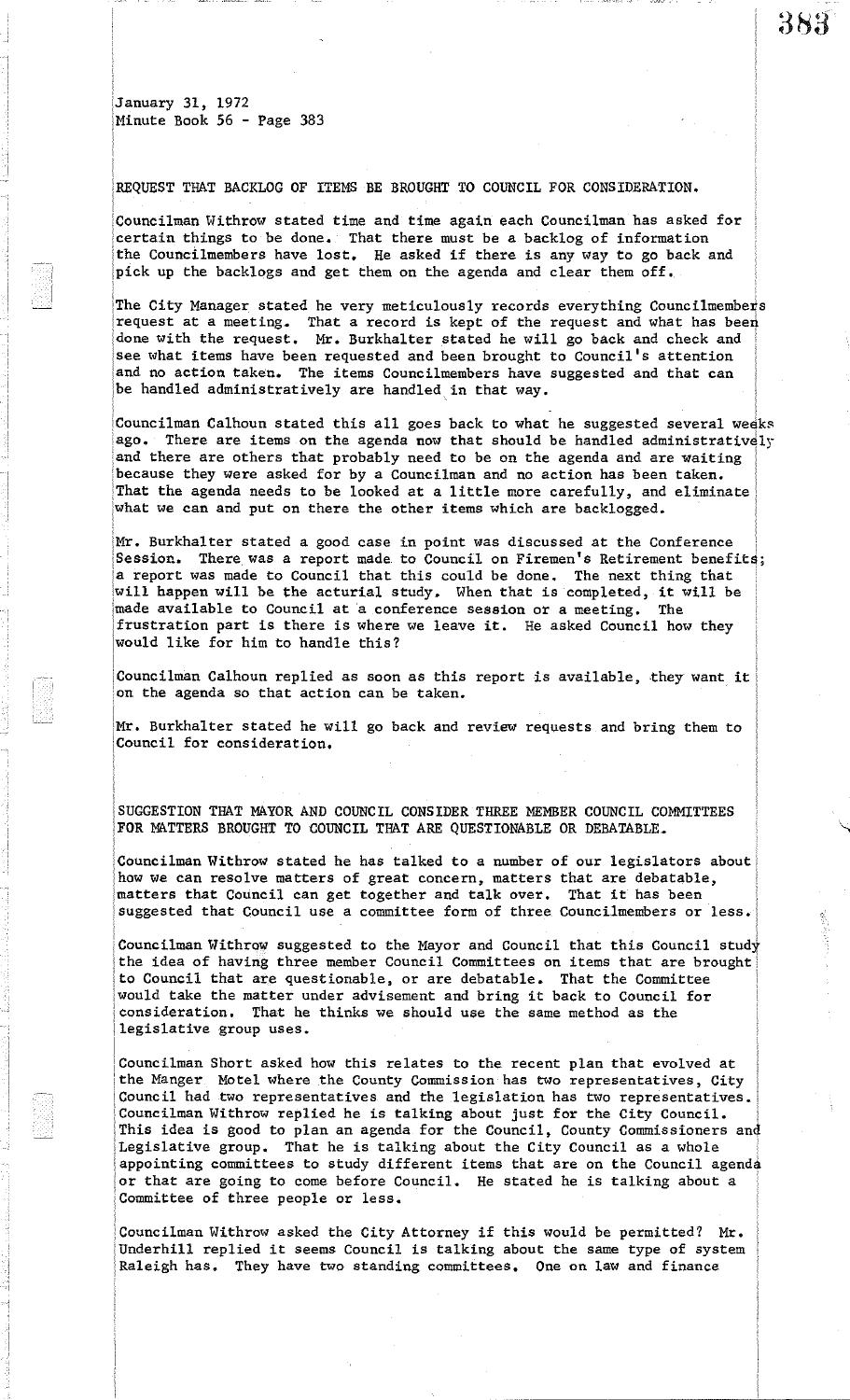which consists of three members of their council. They have another committee on planning and development. All items that go on their council agenda must first come through the committees. Raleigh has a different procedure; they have a two-reading procedure and they cannot take action on anything unless it passes two readings.

i  $\mathsf{P}$ 

Councilman Calhoun stated a perfect example that will be confronting Council in the next six months is annexation. If annexation is to be looked into properly, it will take a lot of research, and material will have to be received from the Planning Department, Water and Sewer Departments and other Departments. Cost figures will have to be looked at. There is going to be a lot of "homework" necessary before any proposal for annexation comes up for Council to pass judgement on. That what Mr. Withrow is talking about is the necessary digging, researching and looking at these facts and figures and getting the information to present to Council. That each Councilman should do it individually, but it makes it a lot simplier if one or two people are assigned the task of doing this. That perhaps you would want to set up a similar study to look at another belt line over and beyond the Sharon Amity Belt Line, even beyond Carmel Road.

Mayor pro tem Alexander asked if this would fall within the law that Council is tied up in now? Mr. Underhill replied no as it would not be an official meeting of Council as such. If a Committee is composed of a majority of members of Council of four or more, it is conceivable they could transact matters that could fall under the provisions of the meeting statute. If dess than a majority, then it probably would not fall under the statute. That he would have to look at it before making a proper response.

Mr. Burkhalter, City Manager, stated generally speaking committees are very bad in this form of government. They tend to take administrative action which is not proper; they tend to assume administrative action which causes some friction and does not produce good results. Principally they just ' double the work of all involved, because no Council that is worth its salt will vote on something they do not understand. Most of them do not wait for three people to tell them what they think; that he has observed that this Council is pretty independent. So each member will take the time to see that he hears it if he has not heard it. On the other hand, Mr. Withrow mentioned a good purpose for a Committee and that is one that can· do some thinking for Council to keep up with some of the Council's legislative functions which is of a different nature than administrative functions of the City.

Councilman Withrow stated he is asking for a study and is not asking for  $d$ vote on it at this time.

COUNCIL ADVISED THAT SIDEWALK STUDY WILL BE BROUGHT BACK SHORTLY WITH RECOMMENDATIONS.

Councilman McDuffie stated a Sidewalk Study has been made and it is On thd shelf someplace. He asked if this will be brought back to Council soon?

Mr. Bobo, Assistant City Manager, replied it is being studied and a report will be back shortly with a recommendation.

Councilman McDuffie stated he hopes it will be soon. That it is a disgrace that we do not have sidewalks on the major thoroughfares. That one place is at the Coliseum; people staying at the Ramada Inn do not have a place to walk from there to the Coliseum. That there is an ordinance on the books